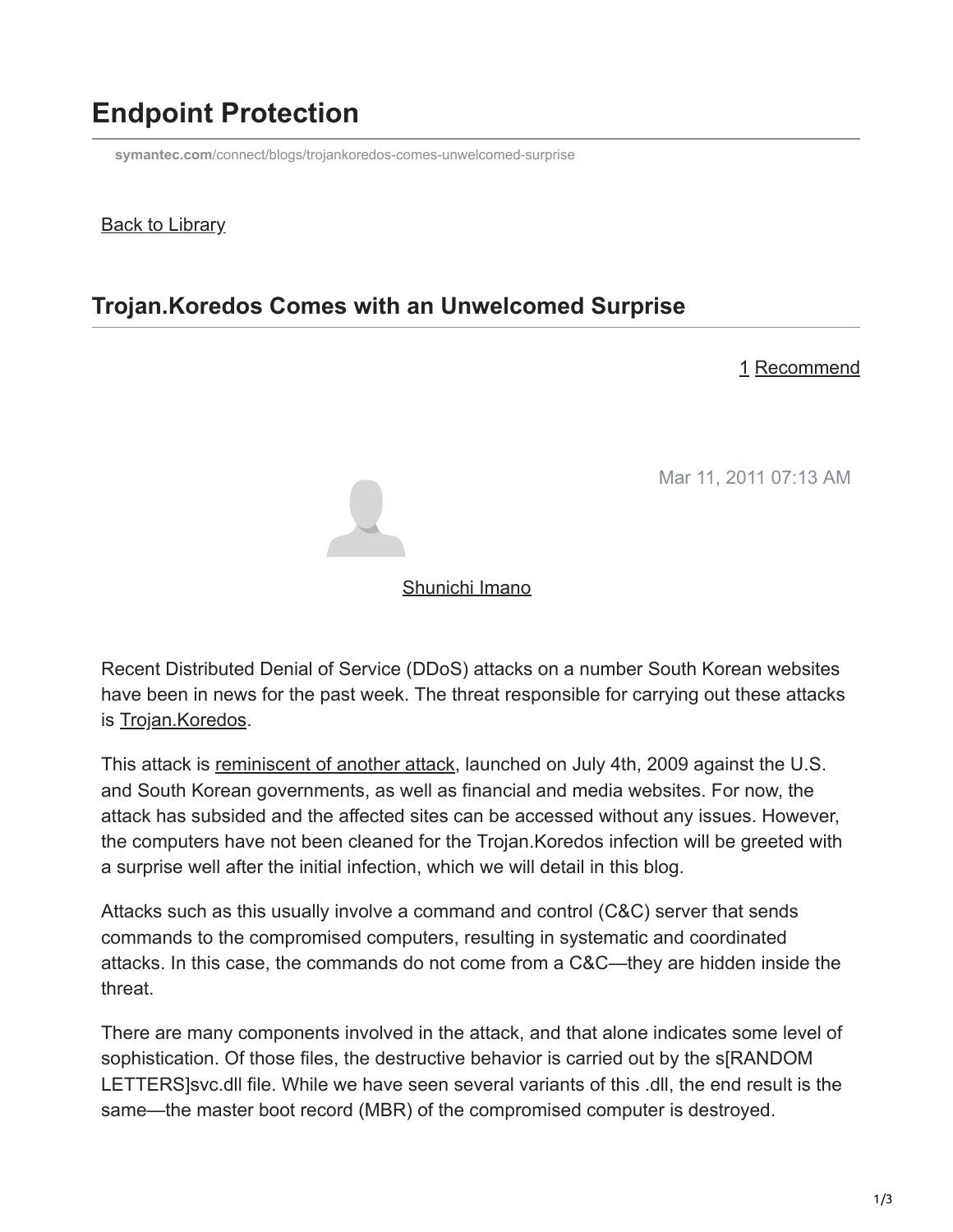Some variants scan the fixed drives of compromised computers for files with various extensions, which are used by software predominantly used in Korea (i.e. .alz, .gul, and .hwp). This strongly suggests the threat targets computers located in Korea. *Figure 1 – Heatmap showing Trojan.Koredos infections.*

### *Figure 2 – The threat searching for file extensions.*

The threat overwrites the files with all zeros. Additionally, if the file size is larger than or equal to 10,485,760 bytes, the threat simply deletes the files. If a file does not meet the previous condition, the threat creates a .cab file using the original file name, and deletes the original file. In other cases deleted files can be restored using various methods, but since the threat overwrites the files with zeros, the original file cannot be restored.

The threat destroys the MBR of all drives if one of the following conditions is met:

The %System%\noise03.dat file is missing. The noise3.dat file is a part of Trojan.Koredos that contains a number 7 within it. This is the number of days the destruction functionality gets triggered. One interesting part is that the number can be overwritten, though the threat can only distinguish up to 10. (Any number over 10 will be interpreted as 7.) This means the maximum life of the compromised computer is 10 days.

*Figure 3 – Creating the noise03.dat file with the date and time of infection and days to attack.*

A %System%\dnsec.dat file exists, and its first four bytes are all zero. The dnsec.dat file is also a component of W32.Koredos that works with other threat components.

*Figure 4 – Overwriting files with zeros and checking that the file size is greater than 10,485,760 bytes.*

- The current date and time is later than 7 days, or equal to the number in %SYSTEM%\noise03.dat at the time of first infection.
- The current date and time is equal to or longer than 7 to 10 days after first infection. As explained previously, the number can manually overwritten in the %System%\noise03.dat file, but the operating system will be destroyed.

*Figure 5 – Checking that 7 to 10 days have passed.*

In short, the infected computers can live up to 10 days if they are not cleaned. Symantec provides protection against the threat. Please make sure you keep virus definitions up-todate to keep your valuable data safe from the destructive threat.